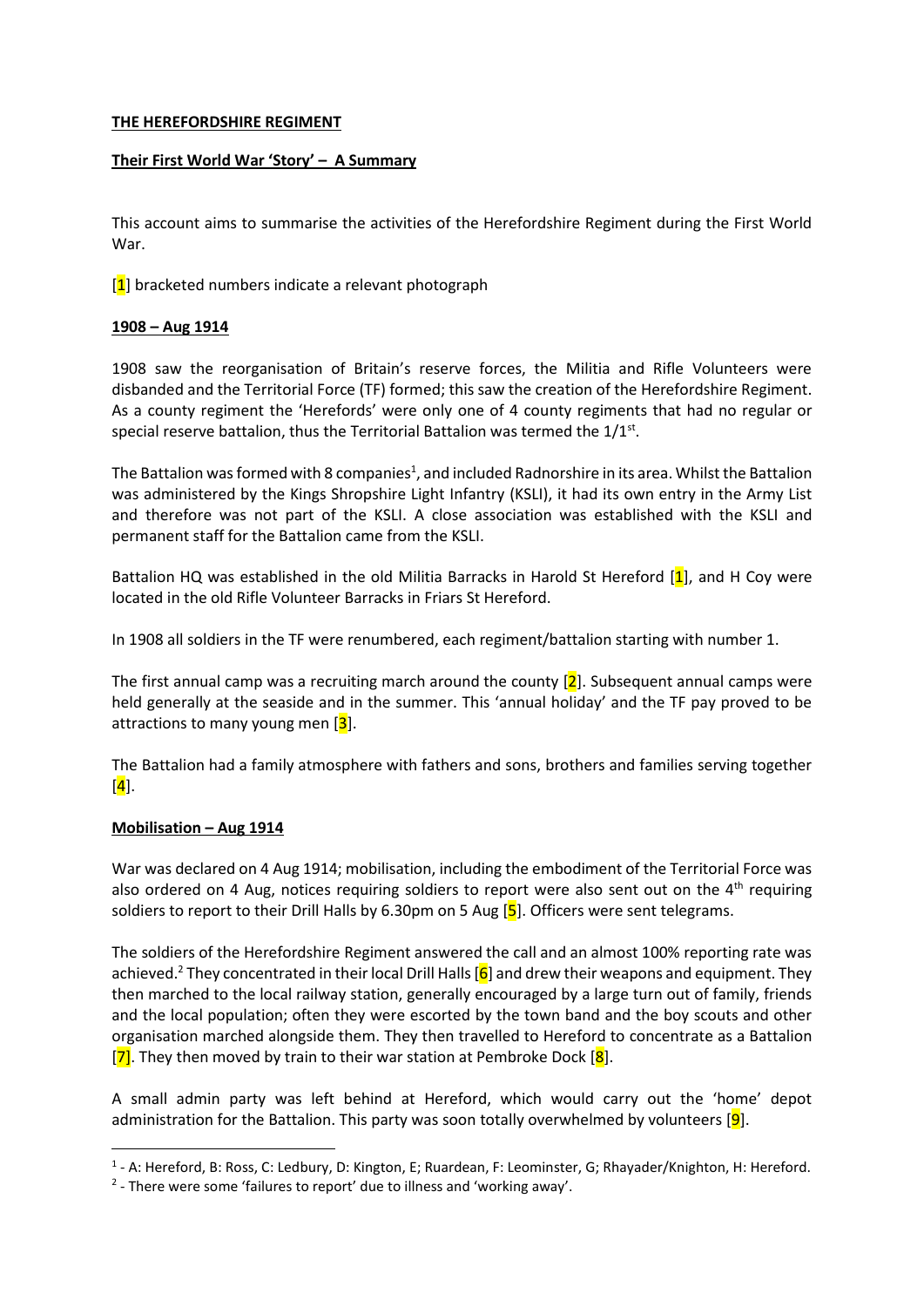## **Numbers Served**

It is difficult to give a definitive number of soldiers that wore the Herefordshire Regiment's capbadge in World War One. Even an analysis of Regimental numbers is not the answer. It is complicated for a variety of reasons:

- On formation in 1908 the Regiment had 2 series of regimental numbers. Numbers were allocated by the County Territorial Force Associations, for Herefordshire numbers started at 1, for Radnorshire soldiers it started at 8001.

- Whilst it is known what numbers were allocated in 1914 to recruits, this does not mean that everyone with a lower number was still serving; soldiers would have left between 1908 and 1914.

- Many (most(?)) soldiers personal records were destroyed during enemy action in World War  $2 \, [10]$ .

- Soldiers were allocated regimental numbers on enlistment – but some then failed medicals or were found otherwise unsuitable for service and were discharged, thus 'their' regimental number became extinct.

- Up until 1916 TF soldiers terms of engagement were honoured and they could elect to be discharged on completion of their obligated service. Many did, but after a period of 'leave' reenlisted – some appear to have retained their original number whilst others were given a new number. Some of these men did not voluntarily re-enlist and became subject to conscription: some re-joined the Herefords but others did not.

- Many soldiers enlisted into the Herefords but were then transferred to other units – they then went overseas with these other units and records that have survived<sup>3</sup> show details of their new unit and not necessarily those of their old units – thus these individuals are invisible as Herefords.

- In 1917 recruiting and training (as a result of conscription) was done on a regional basis, thus there were probably no direct recruits to the Herefords, but soldiers were allocated after training. This resulted in men from all over Britain being allocated to the Herefords.

The capbadge was also worn by 'auxiliary' units: The Supplementary Coy, The Volunteer Training Corps (VTC) (later the Volunteer Bn) and Cadet Units (OTC at Hereford Cathedral School, Hereford High School and Lucton School (now CCF)) and community cadet force (now the ACF) across the county. The school cadets at various times wore school specific badges.

An analysis of Regimental numbers provides a partial answer:

1908 – 1 March 1917: 4 figure numbers introduced.

It is not known how many of the soldier allocated numbers before Aug 14 were still serving in Aug 14.

| Regimental                | Detail                                                                  |
|---------------------------|-------------------------------------------------------------------------|
| Number                    |                                                                         |
| From Herefordshire Series |                                                                         |
| 1                         | Allocated on formation on 1 Apr 1908 to senior soldier in Bn - the RQMS |
| 1550                      | Allocated to a recruit on 6 Aug 1914 - one of the first WW1 recruits    |
| 6937                      | Shows enlistment date of Dec 1917                                       |
| 7149                      | Highest 4 number recorded                                               |

<sup>3</sup> - Medal records

**.**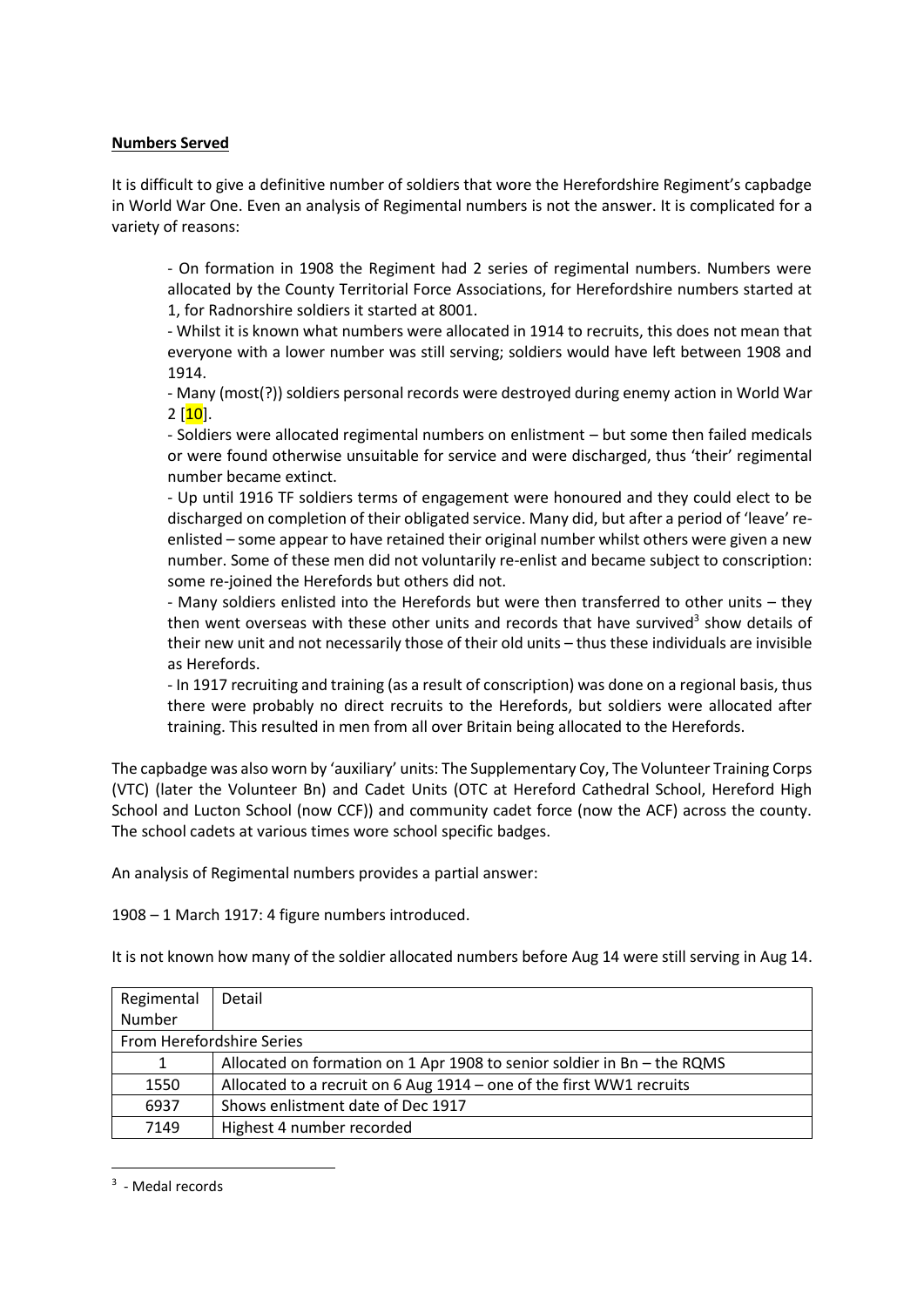| <b>From Radnorshire Series</b> |                                      |  |
|--------------------------------|--------------------------------------|--|
| 8001                           | Allocated on formation on 1 Apr 1908 |  |
| 8497                           | Highest recorded                     |  |

1 March 1917 onwards : 6 figure number introduced.

Those serving were renumbered, but it is not known how many soldiers this applied to.

| Regimental | l Detail                       |
|------------|--------------------------------|
| Number     |                                |
| 235001     | Allocated to pre 1917 number 8 |
| 239555     | Highest 6 number recorded      |

After this soldiers for the Herefordshire Regiment generally completely recruit training with 48 Training Reserve Battalion, primarily a KSLI unit based at Prees Hall Camp in Shropshire.

# **Transfers To Other Units**

**.** 

Transfers always took place to suit the Army's interests but were generally for 1 of 4 reasons:

- Firstly to make best use of soldiers skills. In the Territorial Force, especially the infantry all soldiers, regardless of civilian trade were infantrymen. As the war progressed their skills could be better put to use by the Army and men were transferred to the Royal Engineers, or employed as blacksmiths and farriers and drivers. Those with a mechanical leaning could find themselves as engineers in Mechanical Transport units or the emerging Royal Flying Corps. Any one with a leaning towards radio and communication were particularly attractive to the RFC. In the Middle East those with animal handling ability were attractive to the Imperial Camel Corps.

- Army reorganisation saw the creation of new units – the Royal Flying Corps, Machine Gun Corps [11], Light Trench Mortar batteries, and those with this training were transferred out of Battalions to these new units.

- Soldiers could be medically downgraded, due to wounds or illness and become unfit for combat duties. They could be transferred to non-combative units rather than being discharged. Such units were: Royal Army Medical Corps (RAMC) as hospital orderlies, certain areas of the Army Service Corps (ASC), and The Labour Corps where they could be employed on labouring or guard duties in the UK or France; later in the war Agricultural Labour units were formed to assist with food production in UK.

- To meet the manpower requirement in France; trained soldiers were taken from UK based units and transferred to those requiring reinforcement. Many soldiers from the  $2^{nd}$  and  $3^{rd}$  Battalions were thus transferred. The 2<sup>nd</sup> Bn was a trained unit allocated to Home Defence, it consisted of trained soldiers some of whom were under the age of 19 (the age at which soldiers were eligible to be sent overseas), some medically downgraded and some who had not signed for overseas service<sup>4</sup>. Men could be sent forward singly or in small groups, but when the need was greatest (after the losses on The Somme in late Summer 1916) in large drafts. Such drafts were made to: KSLI, Cheshire Regiment, South Wales Borderers, Gloucestershire Regiment, Suffolk Regiment and 11 Border Regiment. The exact details of these drafts are not known, but the draft for the 11 Border Regiment in Autumn 1916 is better

<sup>&</sup>lt;sup>4</sup> - When the TF was formed in 1908 it was designed for home service only; however individuals could 'sign' for overseas service, they became known as Imperial Service men. In 1914 not all men 'signed' for this. This opt out was removed on the introduction of conscription.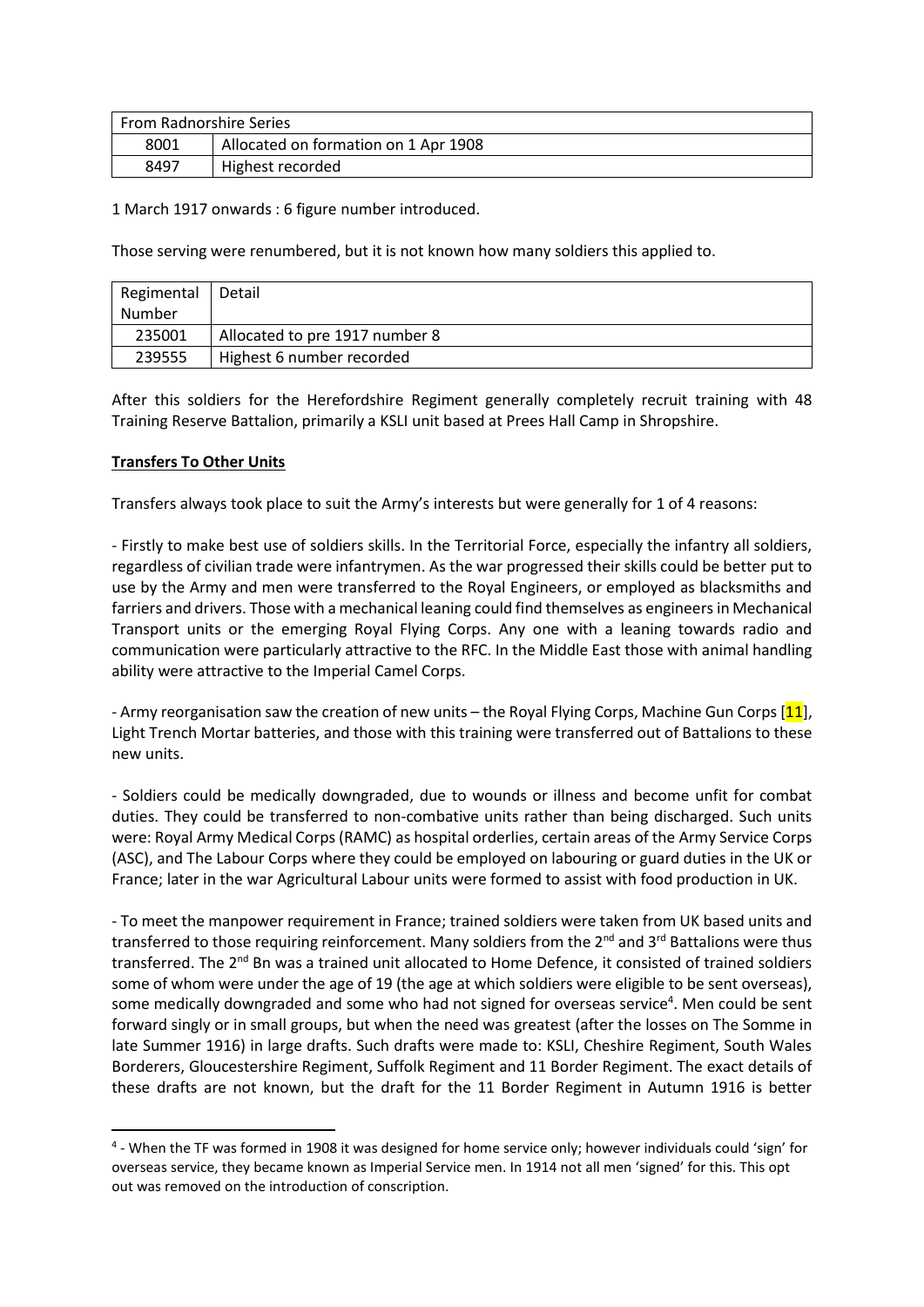recorded than most due to their fate. Some 250 men were firstly transferred to the KSLI and bound for France. They were there transferred to the 11 Border Regiment and reinforced them on The Somme to make good their losses. The Battalion was almost annihilated in one of the last actions of the Somme Battle on The Redan Ridge<sup>5</sup> when they were cut off behind enemy lines, with heavy casualties and losses as prisoners of war.

Generally when transferred to another unit a soldier was renumbered, thus soldiers with 2 or 3 regimental numbers are not uncommon; there is one 'Herefordshire' soldier who has 6 numbers!

In 1914, an Army Service Corps (ASC) Unit and a Royal Army Medical Corps (RAMC) unit, both Territorial existed in Herefordshire. Members of the RAMC unit deployed with the Herefordshire Regiment to Suvla Bay and were later transferred to the Herefordshire Regiment [12] [13].

# **Casualties**

It is difficult to give an exact number of casualties for the Regiment and 1<sup>st</sup> Battalion; this is amongst other reasons due to: soldiers were killed whilst serving with other units, soldiers serving with the 1<sup>st</sup> Bn died of wounds after being evacuated from the  $1<sup>st</sup>$  Bn area, soldiers died after discharge from the Army, additionally soldiers from other units were killed whilst attached to the Herefords.

A list of known casualties who had served with the Herefords is attached, where known the unit they were serving with at time of death is given. This list does not claim to be exhaustive.

|      |     | At             |                |            |                |                   |
|------|-----|----------------|----------------|------------|----------------|-------------------|
|      |     | Home*1         | 1st Bn         | Other Unit | Total          | Remarks           |
| 1914 | Aug |                |                |            |                |                   |
|      | Sep | $\overline{2}$ |                |            | $\overline{2}$ |                   |
|      | Oct |                |                |            |                |                   |
|      | Nov | $\mathbf 1$    |                |            | $\mathbf 1$    |                   |
|      | Dec |                |                |            |                |                   |
| 1915 | Jan | $\mathbf 1$    |                |            | $\mathbf 1$    |                   |
|      | Feb | $\mathbf 1$    |                |            | $\mathbf 1$    |                   |
|      | Mar |                |                |            |                |                   |
|      | Apr |                |                |            |                |                   |
|      | May |                |                |            |                |                   |
|      | Jun |                |                |            |                |                   |
|      | Jul |                |                |            |                |                   |
|      | Aug | $\mathbf 1$    | 38             |            | 39             | Suvla Bay         |
|      | Sep |                | $10\,$         |            | $10\,$         | Suvla Bay         |
|      | Oct |                | $\overline{2}$ |            | $\overline{2}$ | Suvla Bay         |
|      | Nov | $\mathbf 1$    | 24             |            | 25             | Suvla Bay         |
|      | Dec |                | 5              |            | 5              |                   |
| 1916 | Jan |                | $\overline{2}$ |            | $\overline{2}$ |                   |
|      | Feb | 3              |                |            | 3              | $\boldsymbol{*2}$ |
|      | Mar | 4              |                |            | 4              | $\ast_2$          |
|      |     |                |                |            |                |                   |

An analysis of all casualties by month is shown below:

5 - see book by Pete Weston 'Redan Ridge The Last Stand'. ISBN 978-0-9552477-1-2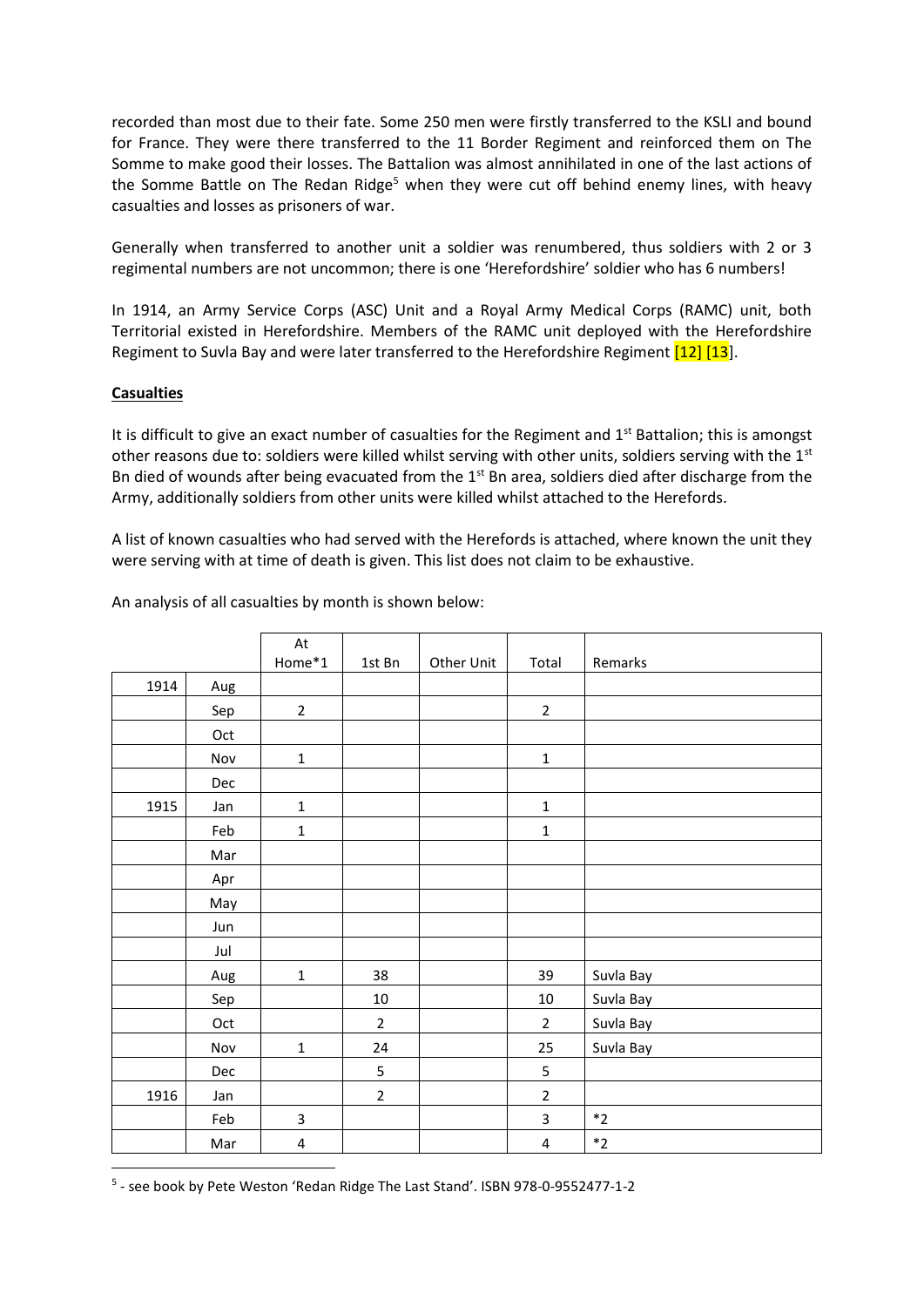|      | Apr | $\mathbf 1$      | $\mathbf 1$             |                  | $\overline{2}$          |                         |
|------|-----|------------------|-------------------------|------------------|-------------------------|-------------------------|
|      | May | $\mathbf 1$      |                         |                  | $\mathbf 1$             |                         |
|      | Jun | $\mathbf 1$      | $\mathbf 1$             |                  | $\overline{2}$          |                         |
|      | Jul | 3                |                         |                  | $\mathbf{3}$            |                         |
|      | Aug |                  | 15                      | 5                | 20                      | Romani, Somme           |
|      | Sep |                  |                         | 3                | $\overline{\mathbf{3}}$ |                         |
|      | Oct | $\mathbf 1$      |                         |                  | $\mathbf{1}$            |                         |
|      | Nov | $\mathbf 1$      |                         | 54               | 55                      | Redan Ridge             |
|      | Dec |                  | $\mathbf{1}$            | 3                | $\overline{\mathbf{4}}$ |                         |
| 1917 | Jan | $\mathbf 1$      |                         | 9                | $10\,$                  |                         |
|      | Feb | $\boldsymbol{9}$ |                         | 8                | 17                      |                         |
|      | Mar | $\overline{7}$   | 43                      | $\overline{7}$   | 57                      | Gaza 1                  |
|      | Apr | $\mathbf 1$      | 34                      | 17               | 52                      | Gaza 2                  |
|      | May | $\overline{2}$   | 6                       | $\overline{7}$   | 15                      |                         |
|      | Jun |                  | $\mathbf 1$             | $\mathbf 1$      | $\overline{2}$          |                         |
|      | Jul |                  | $\overline{\mathbf{3}}$ | $10\,$           | 13                      | Passchendaele           |
|      | Aug |                  | $\mathbf 2$             | 27               | 29                      | Passchendaele           |
|      | Sep | $\mathbf 1$      | $\mathbf 1$             | 13               | 15                      | Passchendaele           |
|      | Oct |                  |                         | 23               | 23                      | Passchendaele           |
|      | Nov |                  | 81                      | 17               | 98                      | Gaza 3                  |
|      | Dec | $\mathbf{1}$     | $\overline{2}$          | 12               | 15                      |                         |
| 1918 | Jan |                  | $\mathbf 1$             | $\mathbf 1$      | $\overline{2}$          |                         |
|      | Feb | 3                | $\overline{2}$          | $\mathbf{1}$     | $\boldsymbol{6}$        |                         |
|      | Mar | $\mathbf{1}$     | $\overline{7}$          | 29               | 37                      | German Spring Offensive |
|      | Apr |                  |                         | 33               | 33                      |                         |
|      | May |                  |                         | $\boldsymbol{6}$ | $\boldsymbol{6}$        |                         |
|      | Jun | $\mathbf 1$      |                         | 5                | 6                       |                         |
|      | Jul | $\overline{2}$   | 35                      | 14               | 51                      | Soissons-Thierry        |
|      | Aug | $\mathbf 1$      | 14                      | 17               | 32                      |                         |
|      | Sep | $\mathbf 1$      | 9                       | 12               | $22\,$                  |                         |
|      | Oct | $\overline{2}$   | $\overline{7}$          | 11               | 20                      |                         |
|      | Nov | 5                |                         | 9                | 14                      |                         |
|      | Dec |                  |                         |                  |                         |                         |
| 1919 |     | 11               |                         |                  | 11                      | $*3$                    |
|      |     |                  |                         |                  |                         |                         |
|      |     | $71\,$           | 347                     | 354              | 772                     |                         |

\*1 - Deaths 'at home' are due to: natural causes, accidents and death from wounds after evacuation to UK.

\*2 – These deaths at home caused questions to be asked about conditions in UK training/holding camps as these deaths were seen to be attributable to ill-health through poor conditions and harsh winter weather.

\*3 – Some of these deaths were attributable to 'Spanish Flu'.

The figures clearly indicate the transfer of trained soldiers, available in UK to other units after the Somme in July 1916. Drafts were sent overseas destined for a particular unit, but could then be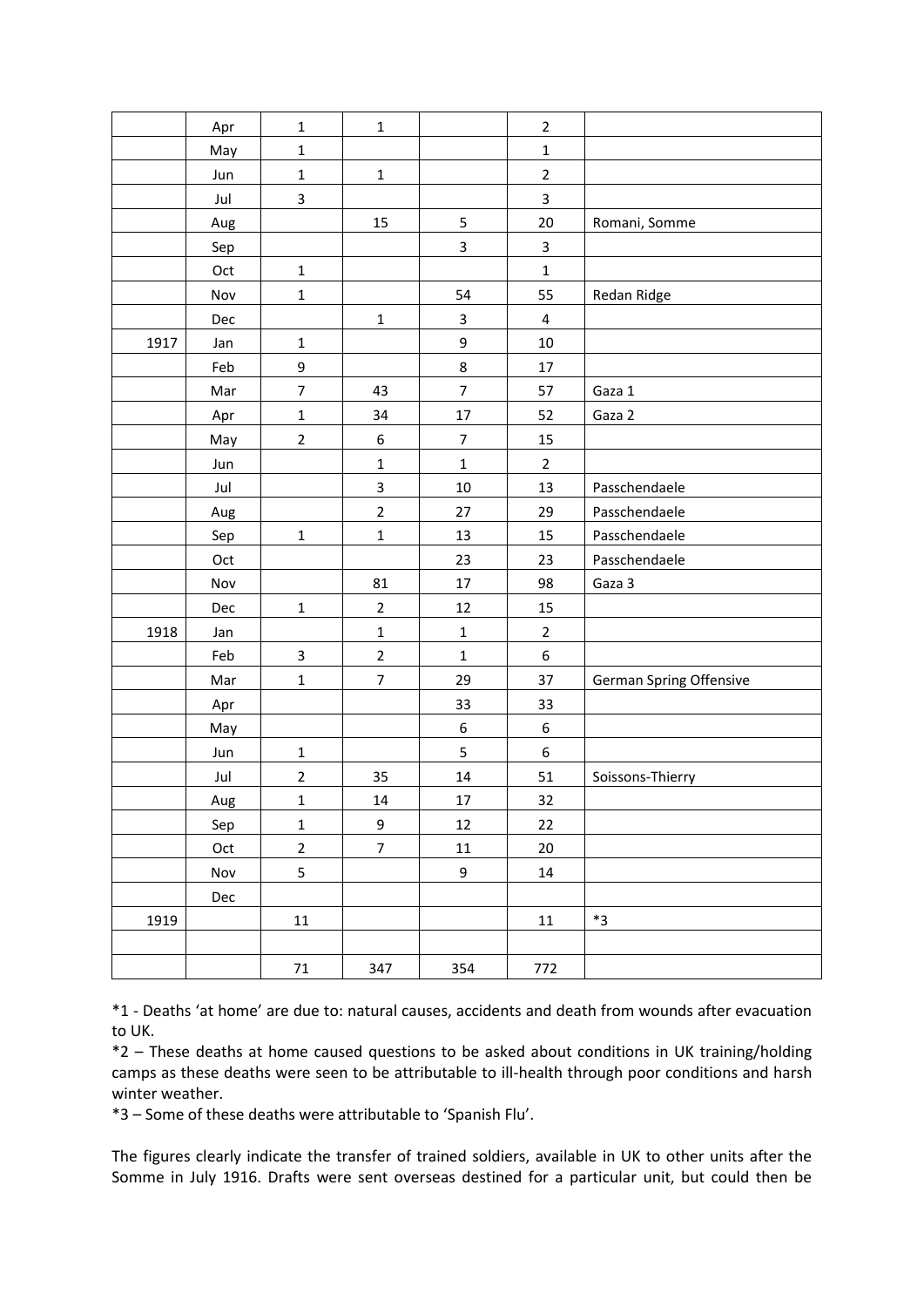

reallocated at the Base Infantry Depot (Etaples) while reinforcements were undergoing theatre specific training before 'going up the line'.

# **Honours & Awards**

A list of known Honours and Awards is attached. This indicates the following:

| CBE      | 1  |
|----------|----|
| MBE      | 1  |
| DSO      | 9  |
| МC       | 25 |
| DCM      | 10 |
| MМ       | 43 |
| MID      | 52 |
| MSM      | 4  |
| Overseas | 22 |

# **Prisoners Of War**

By nature of where they fought the majority of  $1<sup>st</sup>$  Battalion PoWs were prisoners of The Turks; some were captured at Suvla Bay and others at Gaza. Many were wounded and some of these succumbed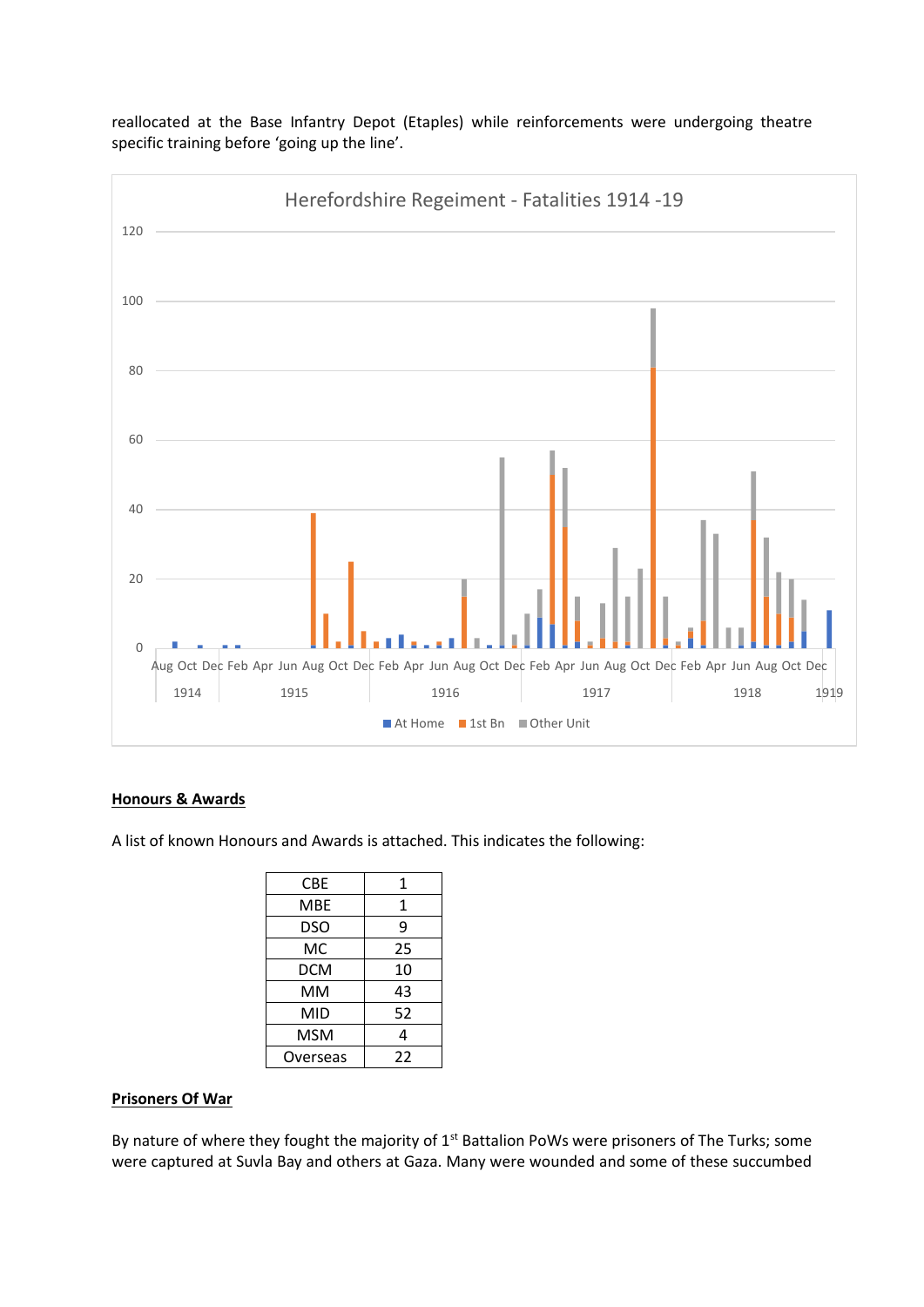to their wounds. Conditions as PoW of the Turks was hard, PoWs were not particularly given a harsh time, it is just that life and conditions for all Turks was harsh.

There were PoWs of the Germans as well; many having been taken with the 11 Border Regt at Redan Ridge in Nov 16, and others with 1KSLI at Queant in Mar 1918.

A list of known PoWs, gleaned from a variety of sources is attached, it does not claim to be exhaustive.

# **1st/1st Battalion**

The movement of the 1<sup>st</sup> Battalion are shown below:

| Date          | Location               | Remarks                                                      |
|---------------|------------------------|--------------------------------------------------------------|
| Aug 14        | Hereford               | RHQ at Harold St, Company locations at: Hereford (x2), Ross, |
|               |                        | Ledbury, Leominster, Rhayader, Kington and Ruardean.         |
|               |                        |                                                              |
|               |                        | Part of Welsh Border Bde, part of Welsh Div                  |
|               |                        |                                                              |
|               |                        | Colours deposited in Hereford Cathedral [14].                |
| 5 Aug 14      | Pembroke Dock          | On mobilisation to War Station                               |
| Aug 14        | Oswestry               |                                                              |
| Aug/Sep 14    | Irchester &            |                                                              |
|               | Rushden                |                                                              |
| <b>Dec 14</b> | <b>Bury St Edmunds</b> |                                                              |
| 24 Apr 15     |                        | Transferred to North Wales Bde, Welsh Div                    |
| <b>May 15</b> | Bedford                |                                                              |
| 16 Jul 15     | Devonport              | Embarked HTS Euripedes [15]                                  |
|               | Alexandria             |                                                              |
| 8/9 Aug       | Suvla Bay              | Landed over beaches [16] [17]                                |
| 12 Dec 15     |                        | Evacuated from Suvla Bay                                     |
|               | Wardan (Egypt)         |                                                              |
| 25 Mar 16     | Wadi Natrun            |                                                              |
| 1 Jun 16      | Heliopolis             |                                                              |
| 21 Jun 16     | Moascar/Ismailia       |                                                              |
| 20 Jul 16     | Kantara                |                                                              |
| 22 Jul 16     | Romani                 | [18]                                                         |
| 15 Aug 16     | Kantara                |                                                              |
|               | <b>Front Line</b>      |                                                              |
| 13 Sep 16     | El Ferdan              |                                                              |
| 4 Dec 16      | Kantara                |                                                              |
| Jan 17        | On Move                | Mehemdia, Rabah, Khirba, El Abd, Bir Salmana, Bir El Mazar,  |
| Feb 17        | El Arish               |                                                              |
| 8 Mar 17      | Er Rasum               |                                                              |
| 26 Mar 17     | Ali El Muntar          | Gaza 1                                                       |
| Apr 17        | Dir El Nelah           |                                                              |
| 18 Apr 17     | Tel El Ajjul           | Gaza 2                                                       |
| <b>Jun 17</b> | Shellal/El             |                                                              |
|               | Sha'uth                |                                                              |
| Oct 17        | Belah                  | Imara, Karm                                                  |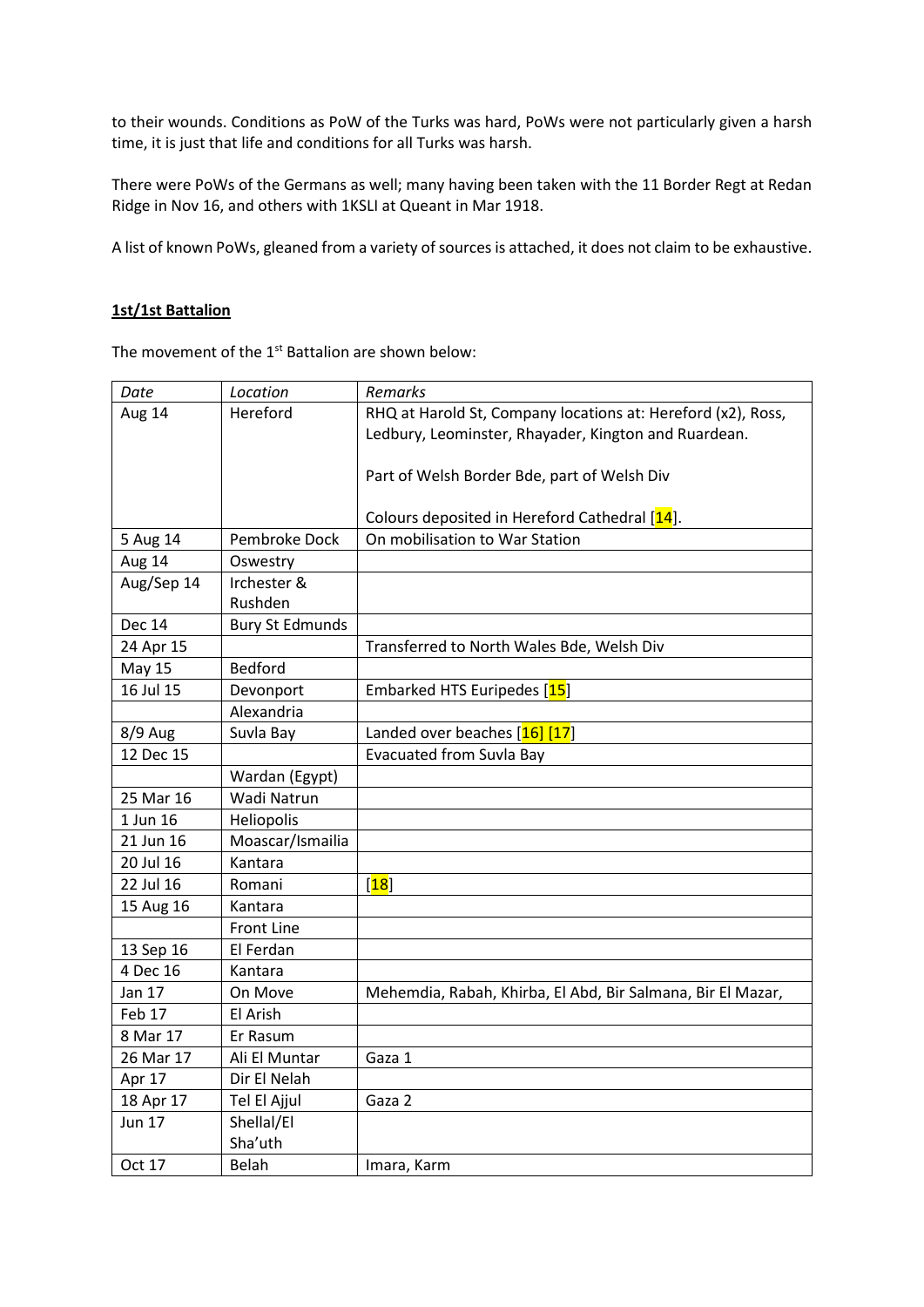| 5 Nov 17      | Khuweilfeh        | Gaza 3 [19][20]                                         |  |  |  |
|---------------|-------------------|---------------------------------------------------------|--|--|--|
| 1 Dec 17      | <b>Bir Saba</b>   | Bir Makruneh, Bir El Alaka, Bebron, Wadi El Arab, Burak |  |  |  |
| 22 Dec 17     | Jerusalem         |                                                         |  |  |  |
| <b>Jan 18</b> | <b>Front Line</b> | Hizmeh, Bir Es Sultan, Beitin, Bireh, Senlac,           |  |  |  |
| <b>Jun 18</b> | Kantara           |                                                         |  |  |  |
| Mar 18        |                   | <b>Tel Asur</b>                                         |  |  |  |
| 17 Jun 18     | Alexandria        | Embark Kaiser-im-Hind                                   |  |  |  |
| 21 Jun 18     | Taranto (Italy)   | Embark train                                            |  |  |  |
| 1 Jul 18      | Oost Cappel       |                                                         |  |  |  |
|               | (France)          |                                                         |  |  |  |
| 16 Jul 18     |                   | Train move south to French area                         |  |  |  |
| 21 Jul 18     | Poiseux           | Chateau Thierry engagement                              |  |  |  |
| 7 Aug 18      |                   | Train move north to British area                        |  |  |  |
| 8 Aug 18      | Hezeel            |                                                         |  |  |  |
| 20 Aug 18     | Proven            |                                                         |  |  |  |
| 1 Sep 18      | St Omer           |                                                         |  |  |  |
| 2 Sep 18      | <b>Front Line</b> |                                                         |  |  |  |
| 1 Oct 18      | Wyschaete Area    | Support Lines/Div Res                                   |  |  |  |
|               | <b>Front Line</b> | Aelbeke, Lys Canal, Moen,                               |  |  |  |
| 30 Oct 18     | Harlebeke         | Out of Line at rest                                     |  |  |  |
| 4 Nov 18      | Moorseele         |                                                         |  |  |  |
| 14 Nov 18     | On Move           | Rolleghem, Pottes, Renaix, Floebecq, Soignes,           |  |  |  |
| 12 Dec 18     | Nr Namur          |                                                         |  |  |  |
| 20 Dec 18     | Fosse             |                                                         |  |  |  |
| 23 Jan 18     | On move           |                                                         |  |  |  |
| 30 Jan 19     | Siegberg          |                                                         |  |  |  |
|               | (Germany)         |                                                         |  |  |  |
| 30 Mar 19     | Cologne           | Remaining cadre                                         |  |  |  |
| 20(?) May 19  |                   | Colours Part moved to UK via Catterick                  |  |  |  |
| 23 May 19     | Hereford          | Regimental Colours returned to Hereford [21]            |  |  |  |

When the guns fell silent at 11.00 on the 11 of November 1918 the 1<sup>st</sup> Battalion The Herefordshire Regiment were out of the line 'at rest' in the area of Moorseele, in central Belgium about 20 km east of Ypres. The strength of the Battalion is not known but it was probably about 450, in November they had received a reinforcement draft of 37, but lost 162 men to wounds and sickness.

Of these 450, possibly 50 or 60 had been pre-war members of the Regiment that had been called up for full time service in August 1914; at last they could look forward to demobilisation and 'going home'. The others were 1914 and 15 volunteers and the Derby Scheme 'conscripts' of 1916, 17 and 18. As they sat 'out of the line' those few original men no doubt spent a few moments recalling their experiences over the last 4 years; remembering the good and the bad times and pals lost.

The heady days of August 1914 where in high endeavour, confidence and enthusiasm they were cheered on by family, friends and the community; they marched off to the war that would be 'over by Christmas'. They had travelled by train to Hereford and then to their war station at Pembroke Dock. By Christmas 1914 nearly 3,000, mainly young men had volunteered for service with The Herefords – so many that a second Battalion was formed. There were few barracks available and soldiers were billeted in private homes  $[22]$ . The autumn, winter and spring months were spent in reorganisation and training  $[23]$ . The best recruits were selected to join the 1<sup>st</sup> Battalion and older and unfit soldiers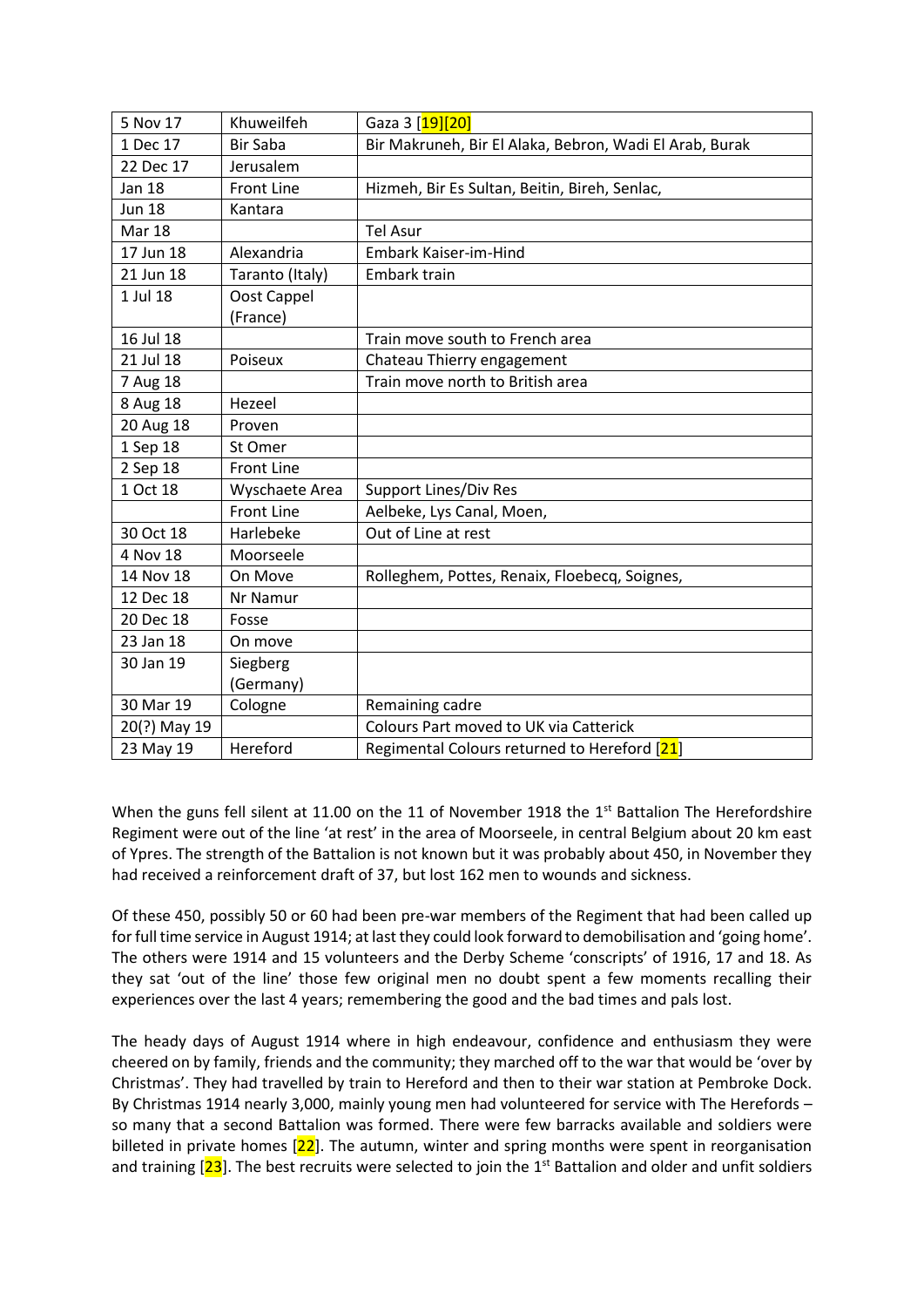replaced. Then followed intensive training at individual, unit and formation levels; strong friendships were made that would literally last a lifetime.

By Summer 1915 the Battalion was ready and the men keen to get involved; they were warned for service in India but in July voyaged to Egypt, were reorganised and landed on the beaches at Suvla Bay, Gallipoli on the 8 August. This was their battlefield initiation and suddenly the realities of war were apparent. In the first few days they suffered casualties with over a dozen killed in action and over 200 wounded – the war was now real. The Battalion had performed well and their deeds were acknowledged in a despatch from the CinC General Sir Ian Hamilton.

*"Some of the units which took part in this engagement acquitted themselves very bravely. The Divisional Commander speaks with appreciation of one freshly landed battalion of 53rd Division, a Hereford battalion, presumably 1st/1st Herefordshire which attacked with impetuosity and courage between Hetman Chair and Kaslar Chair, above Azmak Dere on the extreme right of the line."*

They had suffered heat, shortage of water and poor food, difficult ground and constant Turkish fire, and the battlefield had developed into stalemate. Then at the end of November, the winter weather arrived with a vengeance over 350 men of the Herefords were evacuated with wounds or illness, many with exposure and frostbite, perhaps 6 men had died from exposure. When the remnants for the Battalion embarked on the 12 December to leave the peninsula only 79 men answered the roll.

The Battalion recovered in Egypt, receiving back those that recovered and reinforcements  $[24]$  from the 2<sup>nd</sup> Battalion in England  $[25]$ . They also received 'comforts' from well wishers in UK  $[26]$  It was Summer 1916 before the Battalion was battle ready and they were firstly employed in the Western Desert protesting Egypt from Sennusi tribesmen from Libya. Then in the Eastern Egypt defences on the Suez Canal and helped repel, at the Battle of Romani, the last Turkish assault against Egypt. The battle had been a turning point and Allied troops went on the offensive crossing the Sinai Peninsula,  $[27]$  a slow advance with light railways and water pipelines being built behind them to supply the advancing troops. The Battalion had shared in the defeat of the 1<sup>st</sup> and 2<sup>nd</sup> Battles of Gaza, failed Allied attempts to capture the coastal Gaza Strip and open up a route to Palestine. Under the new CinC General Allenby they had been re-equipped, reinforced and subjected to a demanding training programme, but this had paid dividends and despite suffering over 70 fatalities and 150 wounded, at the Battle of Khuweilfeh the Battalion had been successful in holding the high ground and protecting the coastal strip allowing the troops to advance. The advance continued through the bleak Judean Hills [28] and the Battalion suffered a cold and wet time before being present with General Allenby when Jerusalem was liberated from Turkish hands at Christmas 1917. The Turks were weakening but not yet beaten and the Allies continued to push them northwards.

Then in Summer 1918 a reorganisation of the Army took place to make more troops available for the Western Front; the Central Powers had mounted a last desperate assault in March 1918 in an attempt to win the war before the Americans arrived in meaningful numbers and the German nation was starved into submission by the Royal Navy's blockade. Battalions from the Middle East including the Herefords were to move to France. The Herefords sailed from Egypt for Italy then a 9 day train journey to the Western Front. Whilst still undergoing theatre familiarisation training and getting used to working within their new formations they were sent south to assist the French to exploit a local success. These new units acquitted themselves well, but it was not without cost, the Herefords lost 70 killed and 300 wounded.

After this they had moved backed to the North and taken part in the hard, deliberate, advance eastward from Mount Kemmel and forced a crossing of the Lys Canal, and then in November were out of the line for the last time.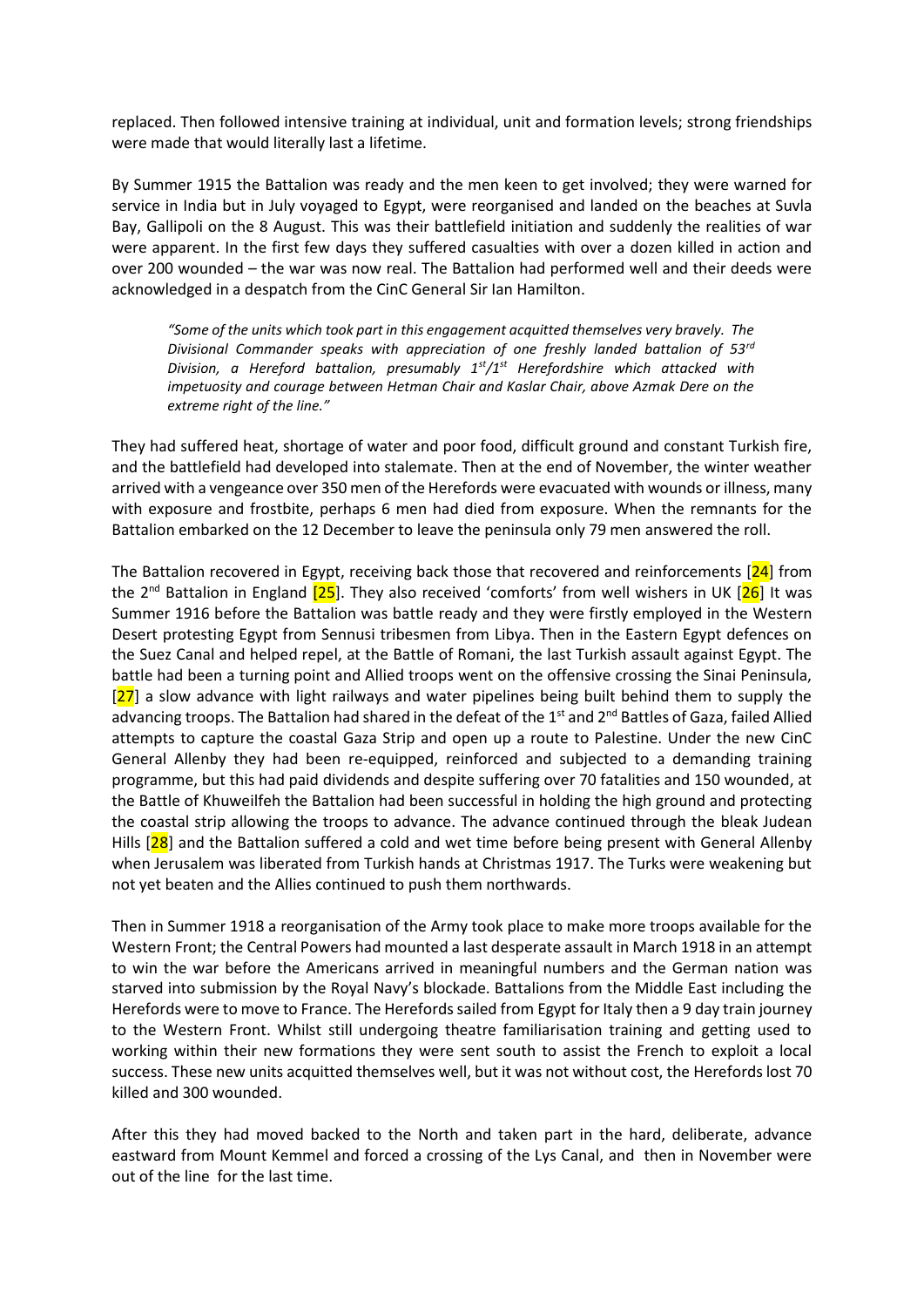The Commanding Officer received a special letter from the Brigade Commander, Brigadier-General Hilliam in which he wrote:

*"Congratulations to you and all ranks of your splendid Battalion for the excellent work done during the three days fighting."* 

Whilst they could now look forward to a return to home, this would not come for a while. The Battalion moved and formed part of the Army of Occupation in the Rhineland  $[28]$ . In December the first men were demobilised and were home for Christmas, but the last soldiers would not return until May 1919, when the Regimental Colours were returned to Hereford.

Perhaps over 3,000 men had passed through the ranks of the 1<sup>st</sup> Battalion, 500 had died and many more wounded, many would bear the visible and mental scars for the rest of their lives.

# **2nd/1st Battalion**

| Date          | Location     | <b>Remarks</b>                          |
|---------------|--------------|-----------------------------------------|
| Sep 14        | Hereford     | On formation as 2 <sup>nd</sup> Line Bn |
| <b>Dec 14</b> | Aberystwyth  |                                         |
| Apr 15        | Northampton  | As part of 205 Bde, 68 Div              |
| May 15        | Billericay   | North London Defences                   |
| <b>Jul 15</b> | Bedford      |                                         |
| <b>Nov 15</b> | Lowestoft    |                                         |
| May 17        | Herringfleet |                                         |
| 10 Sep 17     |              | Disbanded                               |

The movement of the 2<sup>nd</sup> Battalion are shown below:

A photograph of the officers of the  $2^{nd}$  Battalion is attached  $[29]$  and also a photo of soldiers of the Battalion in tents at Lowestoft [30].

# **3rd/1st Battalion**

The movement of the 3<sup>rd</sup> Battalion are shown below:

| Date      | Location    | <b>Remarks</b>                      |  |  |
|-----------|-------------|-------------------------------------|--|--|
| Feb 15    | Hereford    | On formation as Depot & Training Bn |  |  |
| Feb 15    | Abergavenny |                                     |  |  |
| Sep 15    | Oswestry    | Park Hall Camp                      |  |  |
| 8 Apr 16  |             | Renamed 1 <sup>st</sup> Reserve Bn  |  |  |
| 24 Jul 17 | Swansea     | Merged with 4 Res Bn KSLI           |  |  |
|           | Prees Heath | 48 Trg Res Bn [31]                  |  |  |
|           | Camp        |                                     |  |  |

A photograph of the Officers of the 3<sup>rd</sup> Battalion is attached [ $32$ ] and a group of soldiers waiting draft  $[33]$ .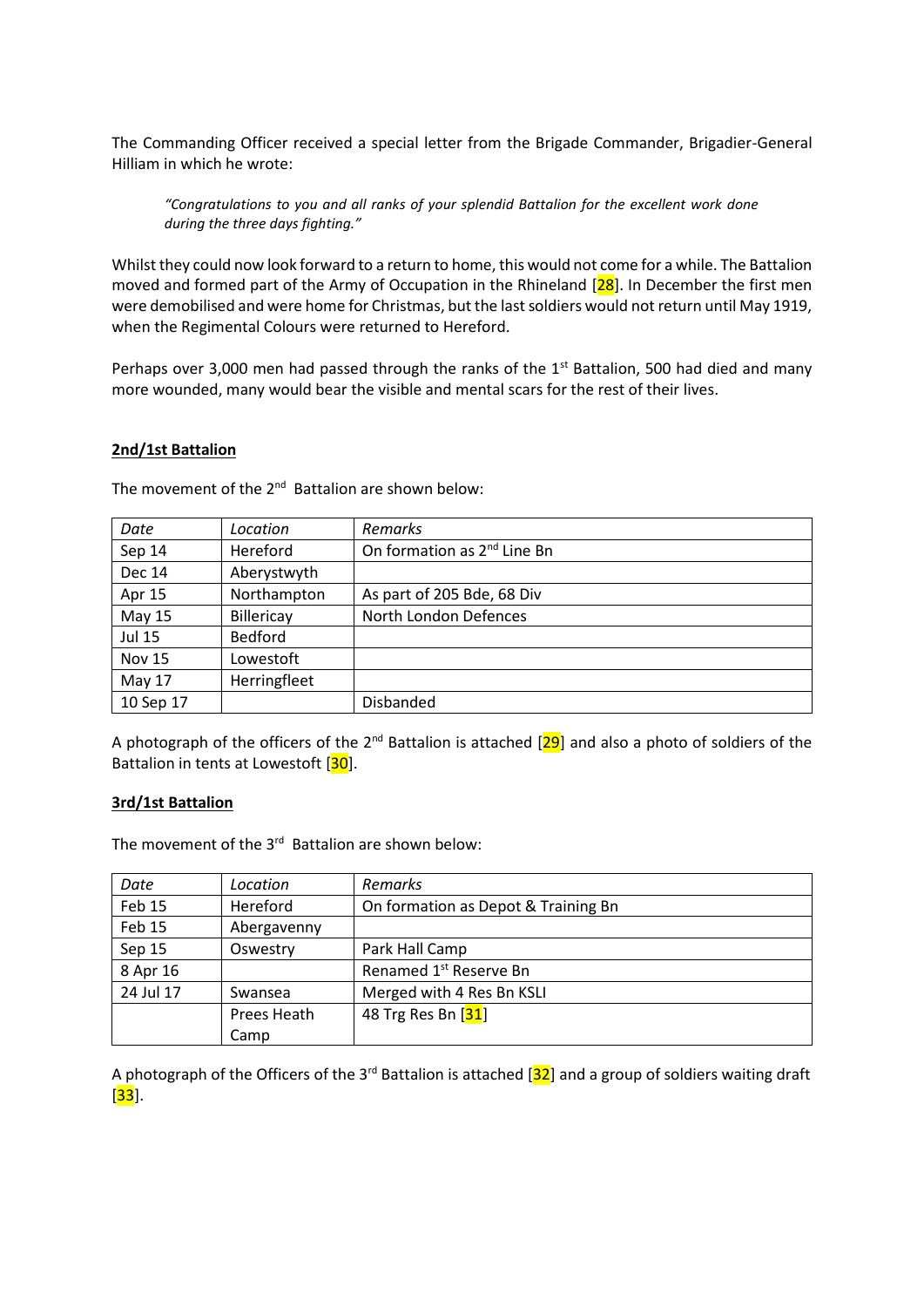# **Supplementary Coy**

Battalions could form Supplementary Companies and The Herefordshire Regiment did this in Autumn 1914. These companies were formed from men who had had previous military service either: Regular, Rifle Volunteers or Militia, who were deemed unfit for active service.

They undertook duties in the UK such as key point guards and prisoner of war camp guards.

It appears that these men enlisted into the Herefordshire Regiment, and were allocated a number in the main run and then detached to the Supplementary Coy.

It is not entirely clear where the Herefordshire Regiment Supplementary Coy served but soldiers served as POW and HQ guards in North Wales, Isle of Man and London.

Evidence shows soldiers initially wore the Herefordshire Regiment capbadge with RDC (Royal Defence Corps) shoulder titles [34].

The companies were absorbed into the Royal Defence Corps/Labour Corps and soldiers were transferred and issued with a new regimental number from the Labour Corps series.

# **Volunteer Training Corps (VTC) – Renamed Volunteer Bn in 1917**

It is known that members of the VTC wore the Herefordshire Regimental Capbadge although a VTC capbadge existed. The Volunteer Bn wore the Herefordshire Regimental Capbadge.

The VTC had been formed soon after the outbreak of war in Aug 1914, at this stage it was not accepted as being part of the War Department and therefore was independent of WD control and funding. It was a popular means of service for those men who were over military age or those with business or family commitments which made it difficult for them to volunteer for the armed services.

In Apr 1916 the VTC was accepted by the WD and battalions became Reserve Battalions of their affiliated regiments. A photograph of the Officers on the formation of the Volunteer battalion is attached [35].

With the introduction of conscription (exemption) Tribunals could require those granted either temporary or permanent exemption to serve in the Reserve Battalion.

The basic aims of the Reserve Battalions were to act as Home Defence troops (rather like WW2 Home Guard), and to prepare civilians in advance of their conscription. Service was obligatory; by 1918 the Reserve Battalions had some 285,000 members.

In the manpower crisis of Spring/Summer 1918, they were called up for limited full time service and enabled regulars that they replaced to go to France.

Companies were formed across the county and weekly orders published in the local newspapers. Members were not allocated Regimental numbers and it is not known how many men served with the VTC/Volunteer Bn.

There was also a VTC Transport section, and one was formed in Herefordshire.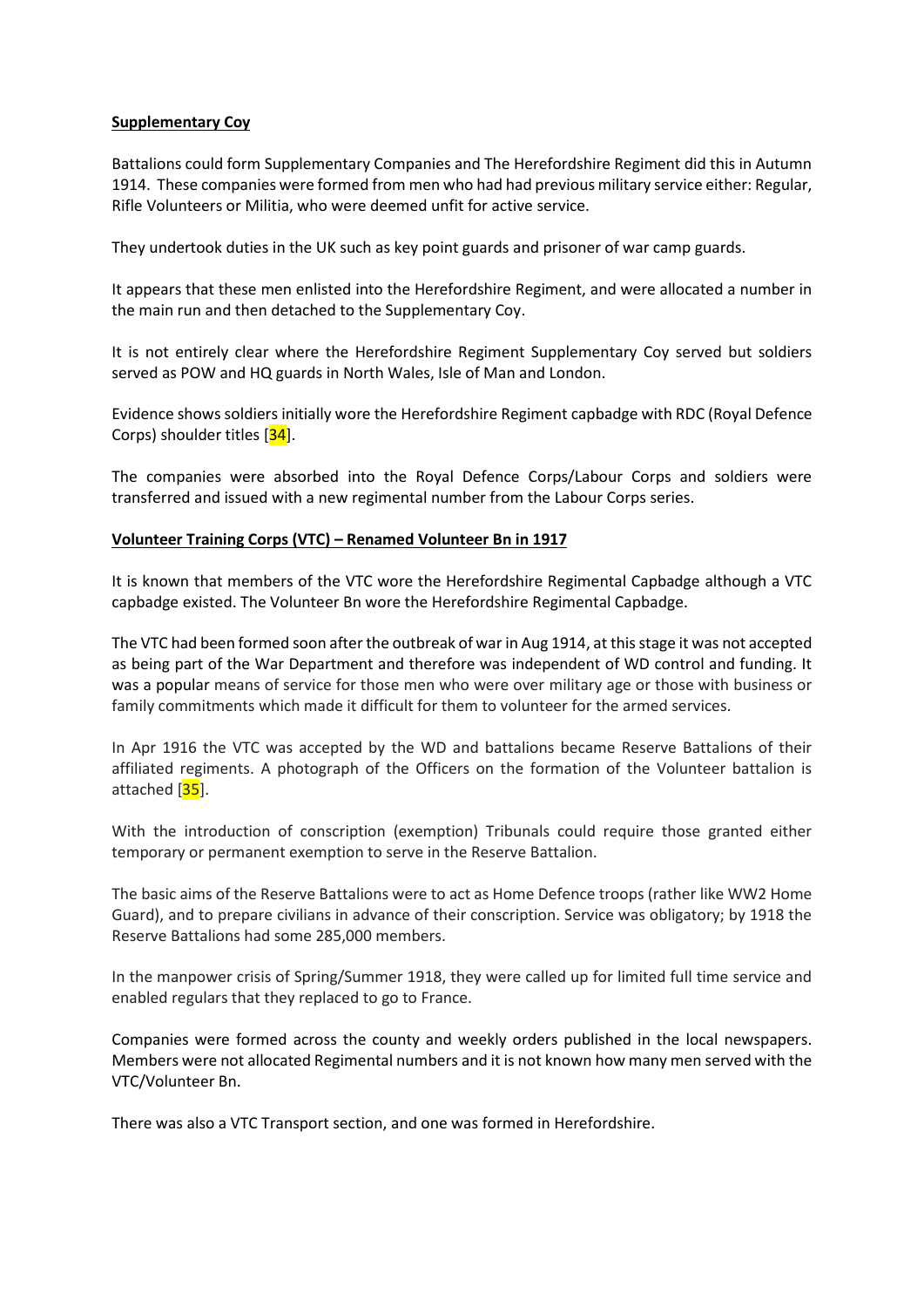#### **Other 'Military' Units**

The following organisations wore Khaki uniforms and claimed an association to the County and in some cases The Herefordshire Regiment; often their instructors were ex members of the Regiment.

The Officer Training Corps (OTC) (now CCFs) had units in 3 county schools:

Hereford Cathedral School Hereford High School Lucton School

They wore their own unit cap badges.

Prior to 1914 member of the OTC were often Commissioned directly into Territorial and Special Reserve units. This continued in the early part of the war, but it was learnt, at great cost, that additional training was necessary.

The Herefordshire Cadet Battalion (now ACF) was formed in May 1918.



The cadet battalion wore the Herefordshire Regiment cap badge.